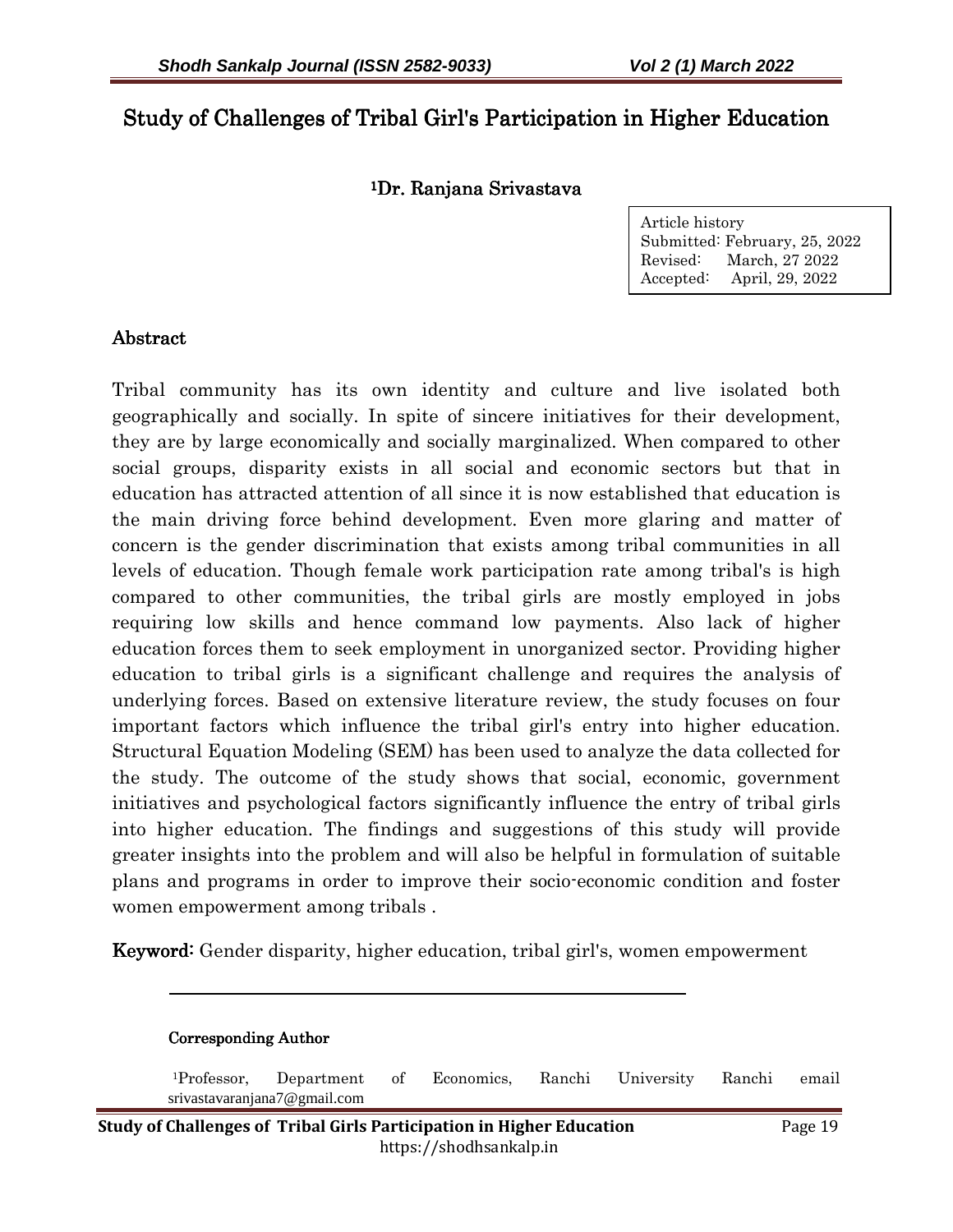### Introduction

Education is not only one of the most important socio-economic factor that is known to significantly influence individual behavior and attitudes, educational attainment is a fundamental indicator of a country's level of human capital development influencing its economic development. Education thus promotes individual development and at the same time is also a major prerequisite for economic development. Education stimulates economic growth (Rani, et. al., 2011) and improves people's lives through many channels mainly by increasing the efficiency of the labor force, by fostering democracy and thus creating better conditions for good governance, by improving health, by research and development activities and by making use of national and international advantages, to name a few. In India, low levels of education together with educational disparities in gender, caste, class, region, and religion are observed. Gender disparity in tribal education deserves special mention. Schedule tribes having distinct traits, life style and culture, have been known to live in isolation. Due to government initiatives in developing their capacities and potentials they are joining the mainstream. Education has played the most crucial role in this transformation. At the time of independence, India inherited a colonial education system where mass education was never a priority. It is praiseworthy that the planners realized the pivotal role of education in development and provisions have been made in the constitution (Article 45) and the five year plans. The 42nd amendment to the constitution in 1976 brought education into the concurrent list, making it a responsibility of both the Union and State governments. The 73rd and 74th amendments placed a greater role on local bodies and the 86th amendment in 2002 made it a Fundamental Right. Several policy statements (NPE, 1968, and 1986 and revised Plan of Action, 1992) laid down specific goals and targets and plan of actions for the education sector. With the right to education bill enforced since 1st April 2010. Higher education is the main instrument for the development and social transformation of a nation (Puhan, et. al., 2013). A university is both a center of culture and academic excellence. The objective of a university is not only the acquisition, preservation, dissemination, and extension of knowledge but also promotion of scientific temper, inculcation of moral values, and cultivation of the principle of togetherness. India possesses a highly developed higher education system which offers facilities of education and training in almost all aspect of human creative and intellectual endeavors. In India, Gender disparities in education are changing in the favor of girls in both participation and performance (Jha and Kelleher, 2006). The present approach towards higher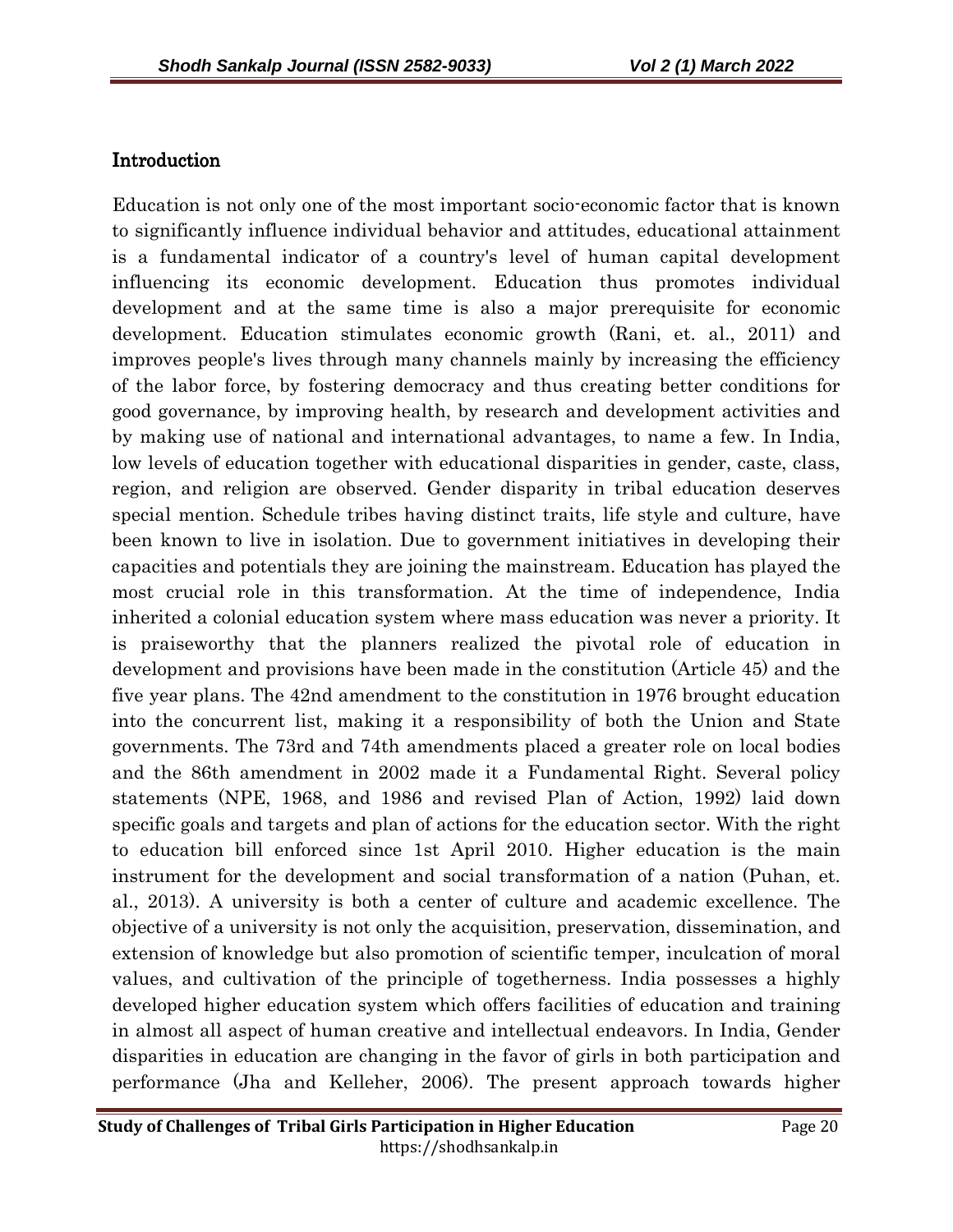education is governed by the National Policy on Education (NPE) of 1986 and plan of action (POA) of 1992 which were based on two landmark reports namely, the University Education Commission of 1948-49 (Radha Krishnan Commission), and the Education commission of 1964-66(Kothari Commission) The NPE 1986 translates the vision of the two commission into 5 goals for higher education, for which programs are directed in POA, 1992. They are 'greater accesses, 'equal accesses, 'quality and excellence', 'relevance' and 'promotion of social values'. Of these, the first three are most important. In recent decades it has been theoretically and empirically proved that women's education is of greater importance than man. Research worldwide shows that in general, the economic benefits from investing in female education calculated as the economic-rate-of-return to education, is comparable to those from men's education whereas the social benefit from investing in female education is for greater. (Kingdon, 1997,Stephen & Francessca, 2003). Also, as there is declining marginal returns to education, equality in education would boost the overall economic performance of any nation (Knowles et al 2002). In ancient India, women enjoyed very high status with equal education opportunities, but in the later stage during the Sultanate and Mughal dynasty, a decline was observed. It is heartening to note that so far as gender disparity in literacy is concerned, recent decades show a encouraging picture.

| Serial No.     | Year | <b>Disparity Index</b> |
|----------------|------|------------------------|
| $\mathbf{1}$   | 1901 | 1.236                  |
| $\overline{2}$ | 1911 | 1.0248                 |
| 3              | 1921 | 0.8517                 |
| $\overline{4}$ | 1931 | 0.7495                 |
| $\overline{5}$ | 1941 | 0.5591                 |
| 6              | 1951 | 0.5134                 |
| 7              | 1961 | 0.4529                 |
| 8              | 1971 | 0.3555                 |
| 9              | 1981 | 0.3195                 |
| 10             | 1991 | 0.2625                 |
| 11             | 2001 | 0.2142                 |
| 12             | 2011 | 0.1788                 |

Table 1. Gender Disparity Index in India

Source: Khitiar, Shiv Prakash,' Gender disparity in literacy in India'(2016), Social Change, February 17, 2016

Despite repeated theoretical and empirical evidence of the fact that women's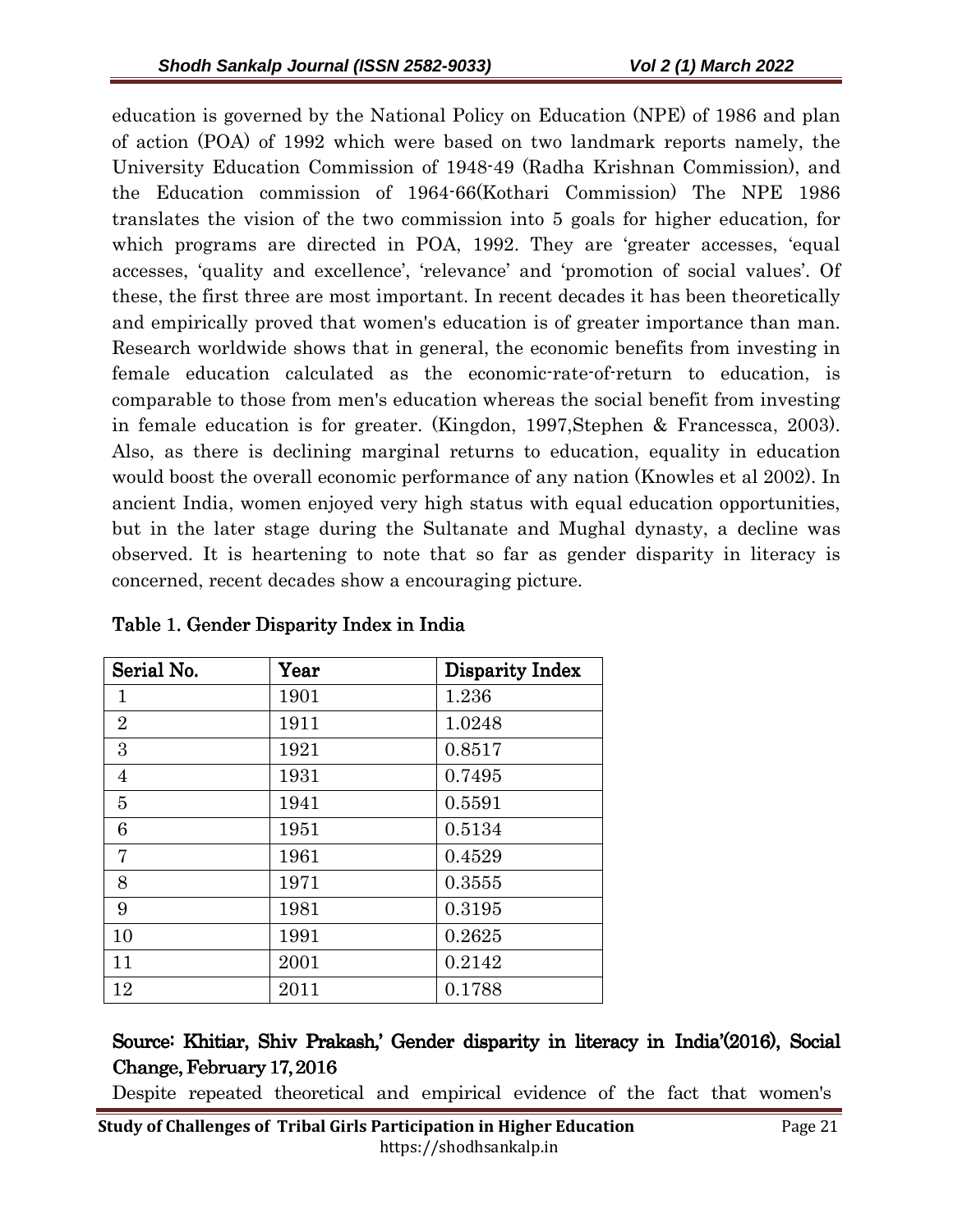disadvantage in education is economically inefficient, it prevails in most parts of the world, at varying degrees. Female deprivation of education is particularly acute in developing countries like India with high levels of poverty. Even within the country, education levels vary from region to region and state to state and also across religions, castes, communities, and sex, economic status, etc.

### Tribal isolation, marginalization and constitutional Provision for their education

India has the largest number of indigenous people in the world. Constituting 8.08% of the total population of the country, the tribal's are spread over 26 states and union territories, living in about 20% of the geographical area. About 80% of them live in rural areas and around 90% of them depend on agriculture and forest for their livelihood. Though 70% of tribal's own some land, they are unable to produce sufficient for themselves (Xalxo aiman, 2002).

Tribals, largely backward and poor, have their separate identity. It is a community with unique culture, religion, social-economic, and political structure handed down from generations. They practice subsistence farming and forest produce is important part of their livelihood Nature environment and ecology play the most important role in the chores of tribal girls since childhood, and as they manage it efficiently, the need for educating them is low. High work participation with low levels of education is a predominant feature of tribal girls.

70 % of out of school girls come from socially excluded groups- tribal, linguistic ethnic, rural, or poor groups that are discriminated against in their own countries (Lewis and Lockhead 2007). It is important to study the extent of gender disparity in education, particularly higher education which equips tribal girls to take jobs of high position and also be in a position to frame and enact the policies and programs for upliftment of their community as a whole.

| Year | <b>ST</b> |   | <b>ST</b>  |   | Total |   | Female              |
|------|-----------|---|------------|---|-------|---|---------------------|
|      | Male      |   | Femal      |   |       |   | to Male<br>literacy |
|      |           |   | e          |   |       |   | Ratio               |
|      | $\rm R$   | U | $_{\rm R}$ | U | R     | U |                     |

### Table 2: Literacy Trends for S.T. in India (1961-2011) in percent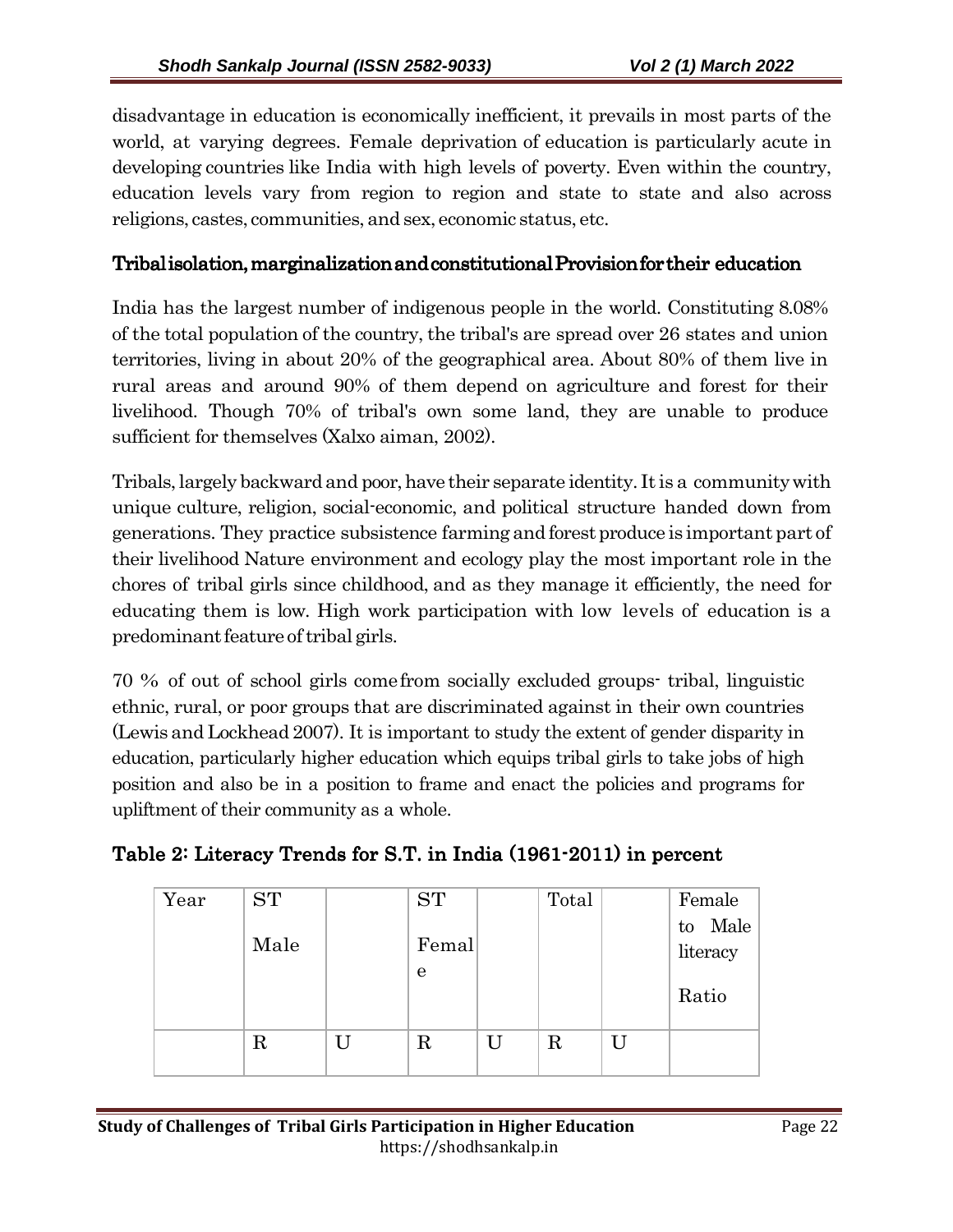| 1961 | 13.37 | 37.09 | 2.90  | 13.45 | 8.16        | 22.41 | 0.228 |
|------|-------|-------|-------|-------|-------------|-------|-------|
| 1971 | 16.92 | 37.09 | 4.36  | 19.64 | 10.68       | 28.84 | 0.275 |
| 1981 | 22.94 | 47.60 | 6.81  | 27.32 | 14.92       | 37.93 | 0.328 |
| 1991 | 38.45 | 66.56 | 32.44 |       | 59.87 27.38 | 56.60 | 0.447 |
| 2001 | 57.39 | 77.77 | 49.90 | 70.30 | 45.02       | 69.09 | 0.587 |
| 2011 | 68.5  | 83.20 | 49.40 |       | 56.90       | 76.80 |       |

Source: Data collected from censusindia.gov.in

Table2 shows that whereas female literacy rates are lower compared to male in the rural as well as urban areas, the gender gap is declining as observed from the rising female to male literacy ratio over the years.

## The Rationale of the Study

In developing countries, there are high inequities in access to higher education by gender, caste and religion. The present paper focuses on the gender differential in higher education of a particular group-the the scheduled tribes, who have a special identity of their own, but most of them belong to below poverty line and isolated from the mainstream of the society. The level of education among them is very low especially and for the females, it is below the national average.

## The Objective of the Study

The study based on multidimensional approaches is an attempt to throw light on the issues and challenges in higher education of tribal girls. The main aim of the study is to show the extent of gender disparity in higher education of tribals and also to identify the causes so as to help in framing policies for promoting higher education among tribal girls.

## Hypotheses of the Study the Study

H1: Economic factors significantly influence higher education of tribal girls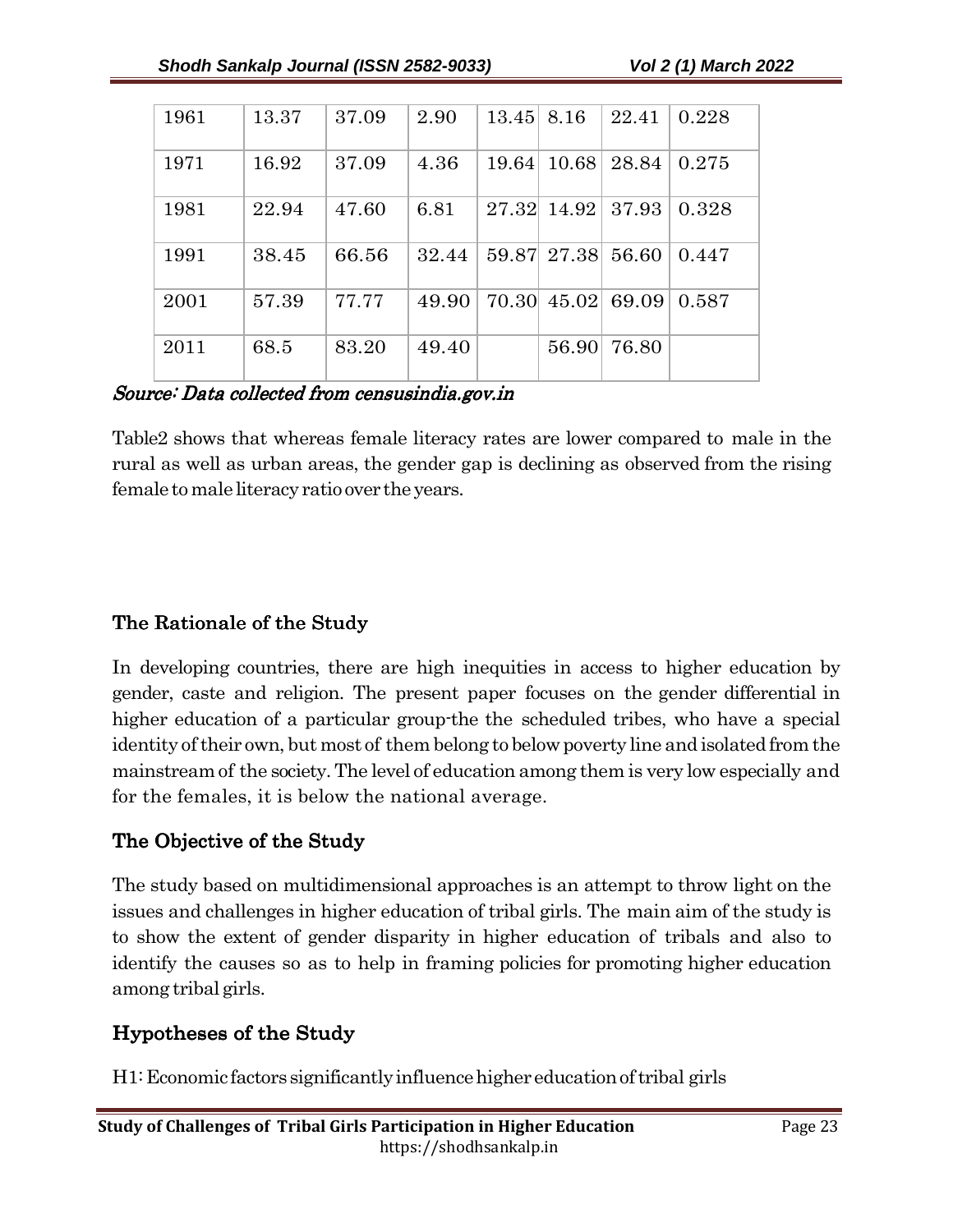H2: Social factors significantly influence higher education of tribal girls

H3: Psychological factors significantly influence higher education of tribal girls

H4: Government related factors significantly influence higher education of tribal girls

### 1. Literature Review

In order to identify the causes gender discrimination in higher education of tribal's , a review of available literature revealed that there are four broad categories of causeseconomic, social, psychological and those related to role of government..

### Economic factors:

Most of the tribal families remain isolated and are economically marginalized. In such cases, the tribal girls usually forego higher education and do menial jobs to support their parents in earning money (Chatterjee, 2014). The poor economic and social condition creates psychological pressure among tribal girls and demotivates them to attain higher education (Srivastava, 2004). Most of the tribal girls are expected to help their parents in earning money and hence are unable to further pursue their education (Pandey.2013).

### Social factors:

Social and cultural barriers have been identified as the important cause of gender disparities among the tribals (Oraw and Toppo, 2012). Rani (2011) identified that lack of social support and motivation is an important barrier for the higher education of tribal women. Similarly, Raja and Krishna Veni, (2019) observed that some customs and restrictions based on gender creates a barrier for higher education among tribal girls. Beside it, the problem of language and communication also slows down the educational attainment of tribal girls (Mahajan, 2012). Sometimes family issues like illness of family members are the main reason for the discontinue of higher education (Jha and Jhingram, 2002). Early marriage and childbearing (Susuman, 2006,) is the important reason for tribal girl's lower education level. Historically, gender relation in tribal community is balanced and equitable but due to interactions with nontribals, it is changing. Initially they are reluctant to send their children especially girl child (Singh & Revolo) but now the attitude is changing (Sarkar,1979).

### Psychological factors:

Psychological factors play an important role in the promotion of higher study among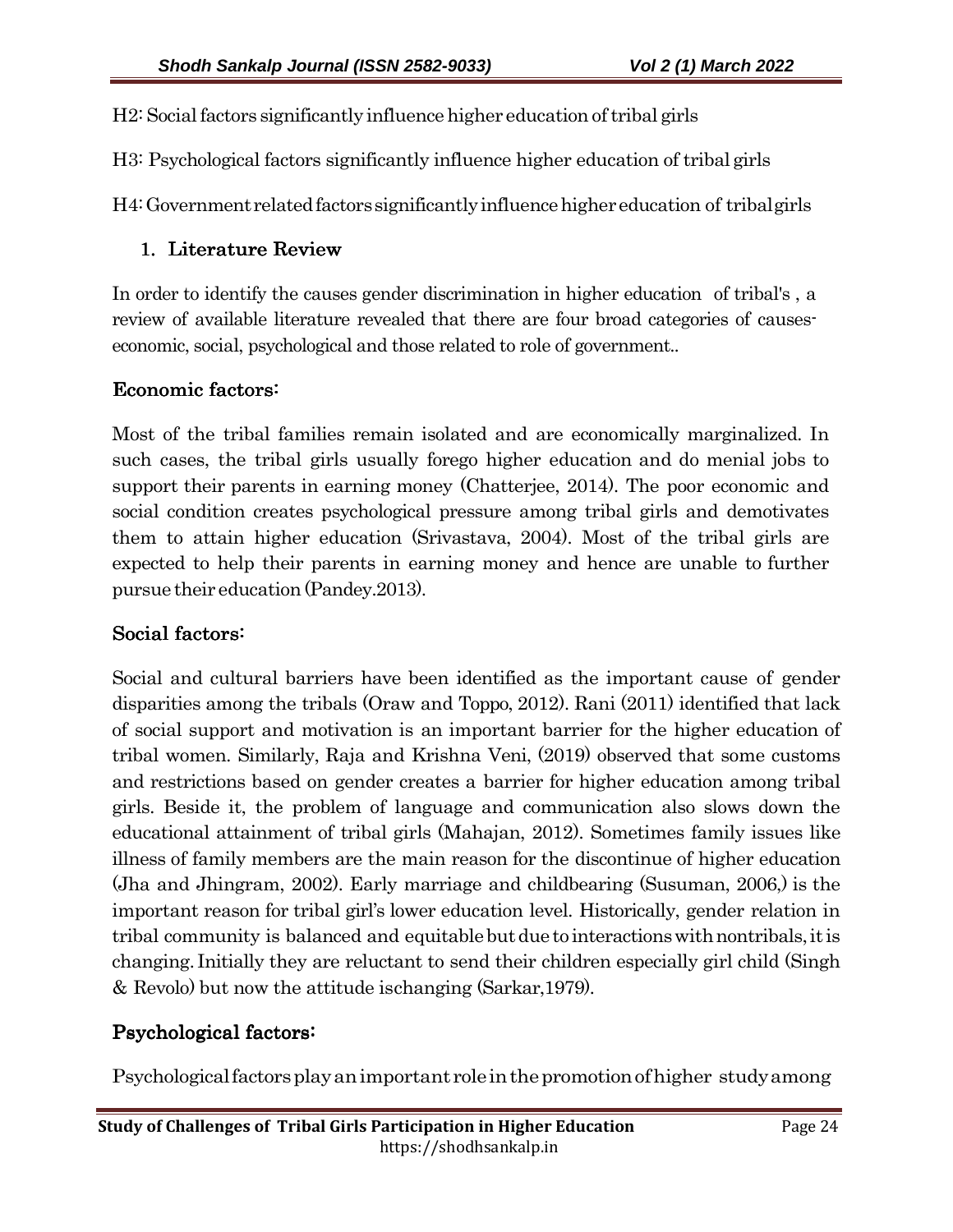tribal girls. Srivastava(2004) in his study identified that the narrow mental outlook of tribal girls plays the key role in her higher study and this is because she is denied the liberty of personal expression (Bhasin, 2007). Tribal girls need to interact with others in their group in order to utilize their full potential and participate in higher education (Rani, et. al., 2011). Sometimes parents are reluctant to send their girls to study due to their preconceived psychology (Chatterjee, 2014).

# Role of Government:

Lack of sufficient infrastructure and facilities is an important hindrance in promoting higher education among tribal girls ( Rami, 2012). Tribals are geographically isolated and rely on primitive agricultural practices. They lack in finance, technology and infrastructure thus necessitating special considerations by government for their socio-economic development (Oraw and Toppo, 2012). Calder and Huda (2013) identified the main impediment to be lack of availability of sufficient infrastructure and skilled teachers who understand and appreciate tribal value system and language (Mahajan, 2012). Government should design different programs according to need of rural and urban women so that they can enrol in higher education (Majumdar and Sikdar, 2017). Besides the government initiated programs to promote the participation of tribal women in higher education, fifth and sixth schedule of the Constitution also envisages to give the special preferences to empower them (Xaxa,2005).

# 3. Research Methodology

# Sample design and Data collection

Exploratory research was done using primary data collected from sampled rural households in different villages of Ranchi and Dhanbad districts of Jharkhand in the period spanning January to March 2020. The respondents were tribal girls who were either pursuing higher education or were eligible for the same and intended to enter higher education. Judgemental sampling method was used to select 220 respondents from households having tribal girls in the desired category. Structured Questionnaire method was used before the survey, respondents were briefed about the purpose of the study and also assured about the secrecy of their identity.189 respondents agreed to participate out of which 169 questionnaires were found to be filled without missing values and were hence useable for structural equation modeling analysis.

# Data Analysis and Finding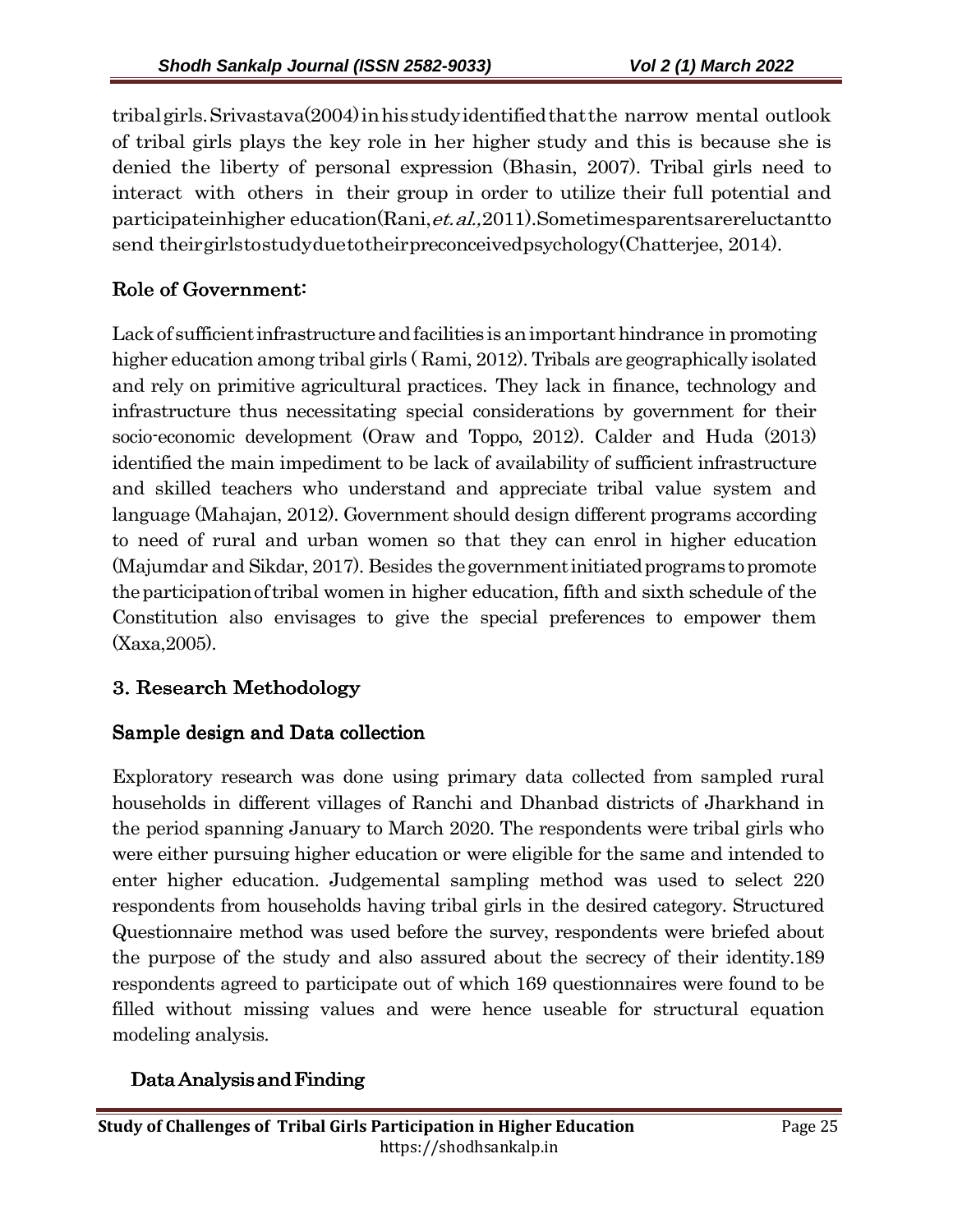The researcher has used the partial least square (PLS) model using Smart PLS 2.0 (Ringle et al., 2005) software to estimate the parameters of the model (Henseler et al., 2009). It determines the association of constructs economic factors, social factors, psychological factors and government related factors with the dependent variable participation of tribal girls in higher education. It also assesses the effect of each construct on the dependent variable. It also estimates the statistical significance of factor loading and path coefficient.

## Scale validity reliability

Researcher has conducted confirmatory factor analysis (CFA) which includes convergent validity and discriminant validity. Convergent validity suggests that if the value of outer factor loadings and average variance extracted (AVE) is greater than .50 in both the cases explained variance is greater than the measurement error (Bagozzi and Yi, 1988; Lin and Ding, 2006),, the resultant value of factor loadings lies between 0.69 to 0.88 and for AVE the values lie between 0.66 and 0.82 (Table 3)

| Construct | Item                                                  | Factor  | <b>AVE</b> | CR   | Cronbach |
|-----------|-------------------------------------------------------|---------|------------|------|----------|
|           |                                                       | Loading |            |      | Alpha    |
| Economic  |                                                       |         | 0.76       | 0.92 | 0.89     |
|           | Family financial condition plays an important role in | 0.88    |            |      |          |
|           | higher education.                                     |         |            |      |          |
|           | Educational loan is easily available for higher       | 0.83    |            |      |          |
|           | education.                                            |         |            |      |          |
|           | I prefer to earn money for my family than taking      | 0.88    |            |      |          |
|           | higher education.                                     |         |            |      |          |
|           | Government Scholarship motivates me for higher        | 0.86    |            |      |          |
|           | education.                                            |         |            |      |          |
| Social    |                                                       |         | 0.66       | 0.88 | 0.83     |
|           | Higher education will give me a social affiliation.   | 0.79    |            |      |          |
|           | Cultural condition plays a role in higher education.  | 0.85    |            |      |          |
|           | family responsibilities demotivate me to enter into   | 0.83    |            |      |          |
|           | higher education                                      |         |            |      |          |
|           | Support from the family, relatives & neighbors        | 0.76    |            |      |          |
|           | motivate me to enter into higher education            |         |            |      |          |

## Table 3 Construct and observable Items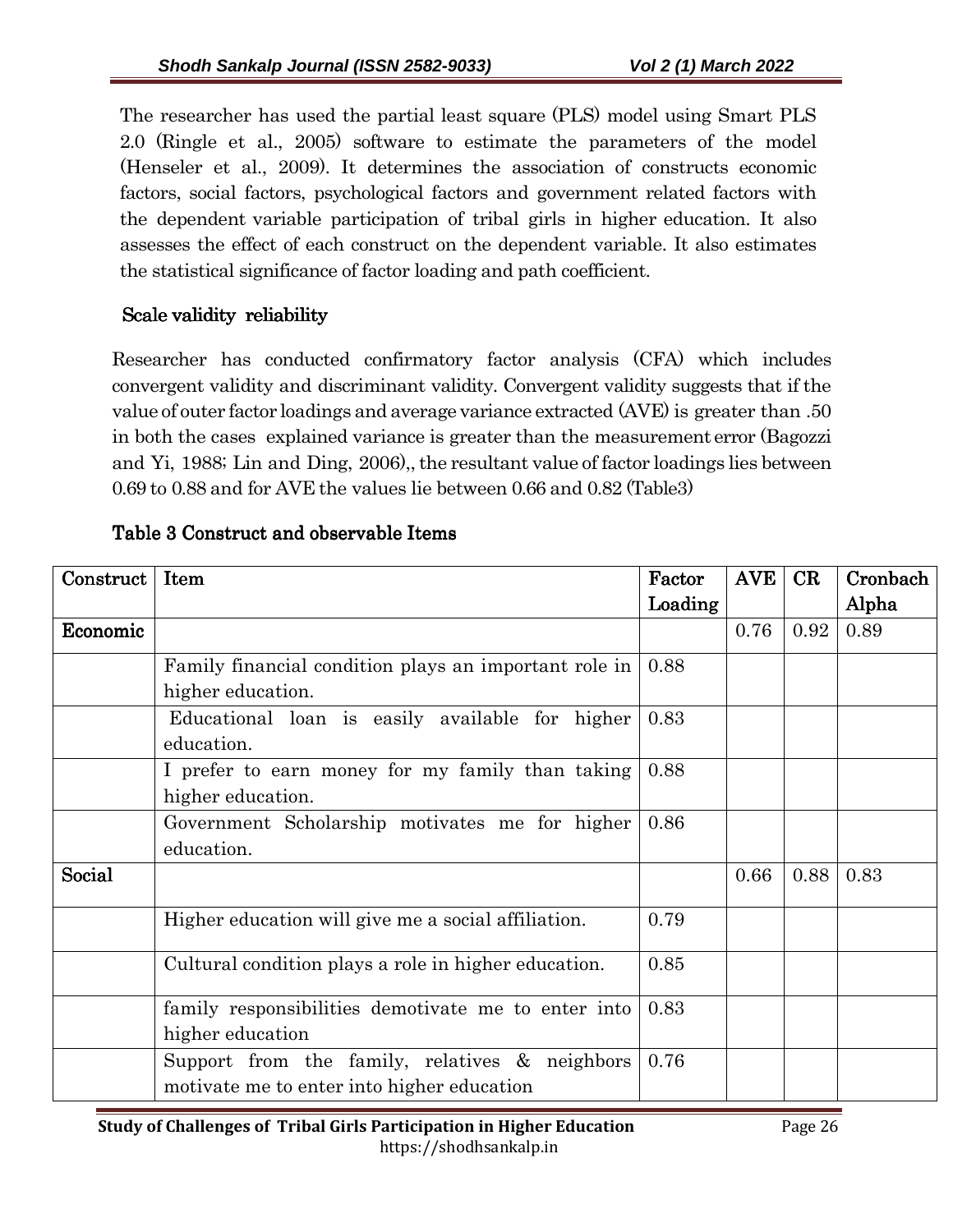| Psychological                                                                  |      | 0.67 | 0.88 | 0.84 |
|--------------------------------------------------------------------------------|------|------|------|------|
| Higher education can change the socio-economic<br>condition.                   | 0.86 |      |      |      |
| The attitude of parents is important in the higher<br>education of the girl.   | 0.81 |      |      |      |
| Higher education will improve the quality of life.                             | 0.85 |      |      |      |
| Higher education will open new opportunities in life.                          | 0.69 |      |      |      |
| Government                                                                     |      | 0.82 | 0.92 | 0.89 |
| Government schemes inspire me to enter into higher<br>education.               | 0.87 |      |      |      |
| Awareness by government agencies motivates me to<br>enroll in higher education | 0.86 |      |      |      |
| I have sufficient Infrastructure support to complete<br>my higher education.   | 0.88 |      |      |      |
| <b>Higher education</b>                                                        |      | 0.78 | 0.87 | 0.74 |
| I always think to enroll myself in higher studies.                             | 0.85 |      |      |      |
| I motivate other girls to enroll in higher education.                          | 0.88 |      |      |      |

Source: Own calculation based on primary data.

Discriminant validity requires that the value of the square root of AVE should exceed the construct correlations with all other constructs (Fornell and Larcker (1981) ) (Table 4).

### Table 4 Latent Variable Correlation

|               | Economic     | Social            | Psychological   Government   Higher Ed |                  |       |
|---------------|--------------|-------------------|----------------------------------------|------------------|-------|
| Economic      | 0.87a        |                   |                                        |                  |       |
| Social        | 0.403        | 0.81 <sup>a</sup> |                                        |                  |       |
| Psychological | 0.322        | 0.353             | 0.81 <sup>a</sup>                      |                  |       |
| Governmental  | $\mid$ 0.232 | 0.377             | 0.251                                  | 0.9 <sup>a</sup> |       |
| Higher Ed.    | 0.421        | 0.415             | 0.367                                  | 0.376            | 0.88a |

Note: aDiagonal elements are squared AVE

Source: Own computation based on primary data.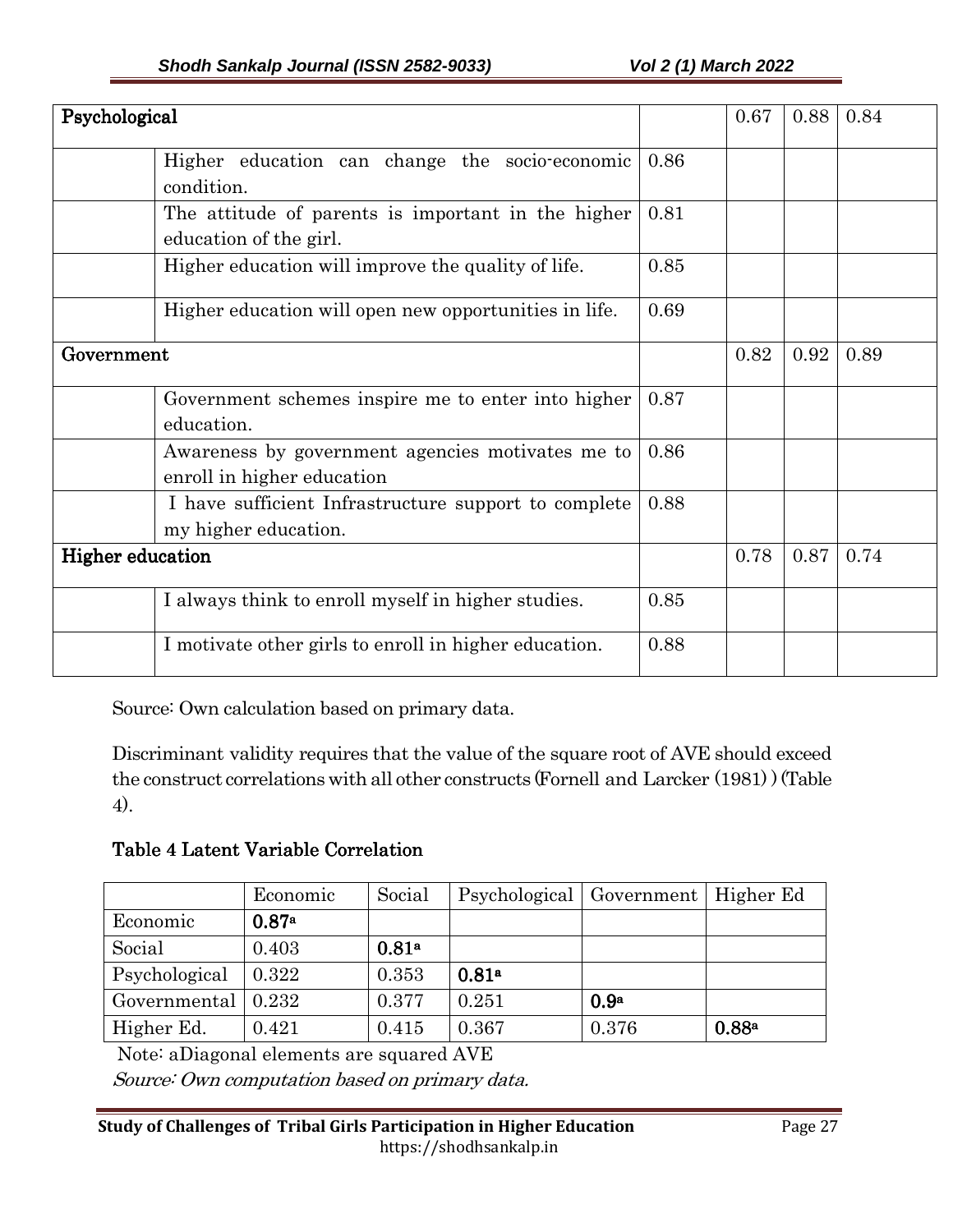The value of composite of composite reliability (CR) and cronbach alfa is calculated to find out the internal consistency which must be above the .70 for both (Nunnally, 1978). The resulted value of composite reliability lies in between the .83–.98 and for Cronbach's alpha, the values lie in between .71 and .97 (Table 3) which reflects good construct validity and reliability.

 To overcome the multi co-linearity affects on the result, the values of tolerance and variance inflation factor (VIF) have been carried out with the help of IBM SPSS 20 software The calculated values of latent variable scores used as input for multiple regressions to get the values of tolerance and VIF (Table 5), which should not exceed 5 for VIF (Variable values<4.297) and for tolerance level it should be>.2 (Grewal et al., 2004; Hair et al., 2011). So, the result shows that there is no multi co-linearity between the independent variables.

| Path                                      | Coefficient | t value | p-value | Tolerance | <b>VIF</b> | Result    |
|-------------------------------------------|-------------|---------|---------|-----------|------------|-----------|
| H1:Economic-> higher education            | .244        | 3.249   | .001    | .799      | 1.251      | Supported |
| $H2: Social \rightarrow higher education$ | .184        | 2.331   | .021    | .723      | 1.383      | Supported |
| higher<br>H3; Psychological<br>->         | .171        | 2.312   | .022    | .829      | 1.206      | Supported |
| education                                 |             |         |         |           |            |           |
| higher<br>H4<br>Government<br>->          | .193        | 2.633   | .009    | .843      | 1.186      | Supported |
| education                                 |             |         |         |           |            |           |

Table 5 Structure Model Estimates (Path Coefficient)

Note: Significance level P<.05, if t-value =>1.96, based on two-tailed t-test. Source: Own computation based on primary data.

## Main Effects and Path Coefficients

A non-parametric bootstrap procedure with 1000 resemble are presented in Table 5, shows the value of standardized path coefficients (β) t-value, and the associated significance levels of all relationships. The path coefficient is significant if the tvalue is greater than 1.96, with a significance level of 5%, using a two-tailed t-test in IBM SPSS 20 software (Fig. 1).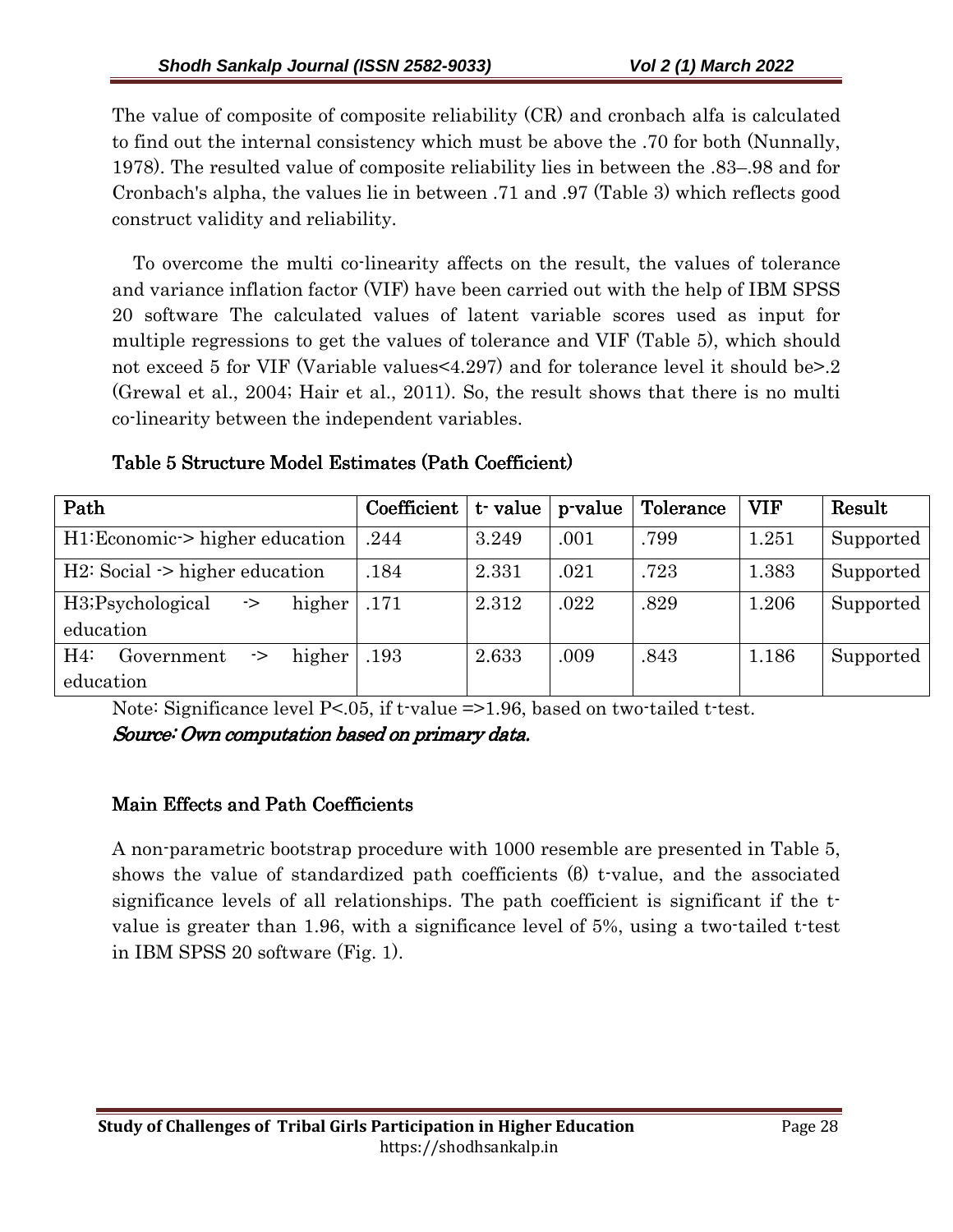

Figure 1. Structural Model Source: own computation based on primary data

The resulted values for the constructs economic factor  $(6=244; t-value3.249;$ p=.001),social (β=.184; t-value=2.331; p=.022), Psychological (β=.171; t-value=2.312;  $p=0.021$ ), Government ( $\beta=193$ ; t-value=2.633;  $p=0.009$ ), shows positive and significant effect on entry of tribal girls in higher education.. Therefore, the hypotheses H1, H2, H3, and H4 were accepted.

### Result and discussion

The outcome of the study shows that economic factors  $(6=244; t-value3.249;$ p=.001), significantly influence the movement of tribal girls towards higher education. Most of the tribes are economically deprived. They belong to the below poverty line category and rely on agriculture and other similar activities. They are struggling for their livelihood. In such a situation girls prefer to work than higher education to earn money to support the family. The weaker economic condition also has a psychological impact on their aspiration of higher study. During the study, it is identified that the availability of finance from the formal sources is also difficult due to rigorous terms and conditions which are not suitable for the tribal.

Government support  $(\beta = 193; t \cdot value = 2.633; p = .009)$  is shown as the second most influencing factor in enrolment of tribal girls in higher education. Governmentsponsored scholarship and infrastructure support help and motivate them to achieve higher education. Awareness programs conducted by the central and state government and other agencies enrich the knowledgebase among tribal girls and it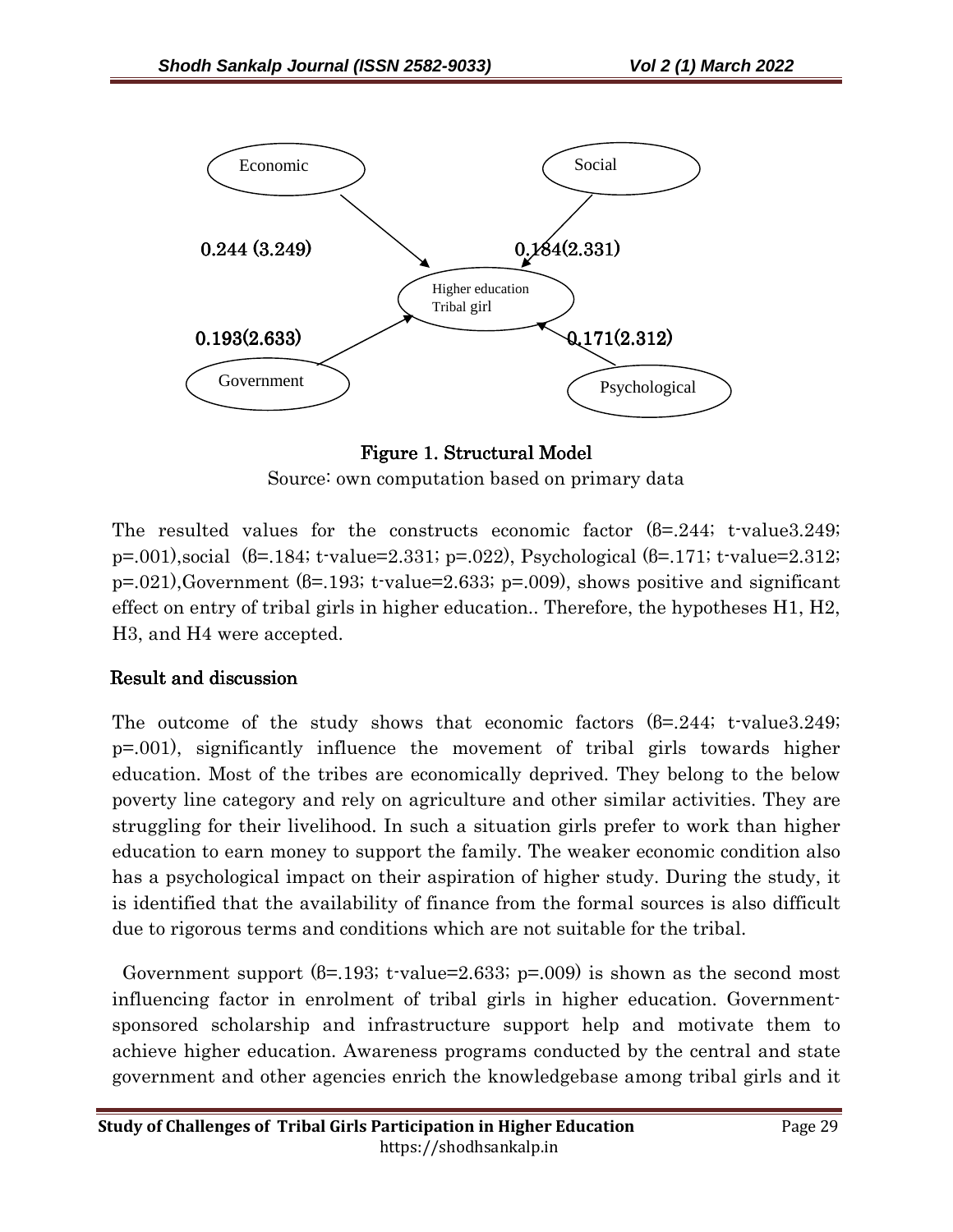is found to be useful for motivating enrolment in higher education. However, during the study in rural areas lack of information about government programs is identified which highly influences the aspiration of tribal girls towards higher education.

Social status, culture, and customs  $(6=184; t$ -value=2.331; p=.022) are identified as the significant factor influencing higher study among tribal especially girls. Early marriage and family responsibilities are the key factors that demotivate girls to enroll in higher studies. Social resilience and preference given to the study of a son rather than a girl child is the key and common factor among the tribals which highly influences the higher studies among tribal girls. Weak and isolated social conditions and lack of infrastructure was also reported as the important cause of social resilience.

 Psychological factor (β=.171; t-value=2.312; p=.021) like parent's attitude affects enrolment of tribal girls in higher education. The importance of higher studies in improvement in social-economic conditions and overall quality of life is now a day's better understood by everyone. Now tribals are more interested to send their daughters in higher studies but it is limited to some socio-economically advanced families. But still, a large number of tribes from lower economic and social status have biased to send their girl child in higher studies. It is observed that this psychology is strengthening due to poor infrastructure and economic conditions.

 Further, both demand and supply factors affect access to school, particularly for girls and disadvantaged groups. Parents and social attitudes are major demand-side sources of gender inequality, but other factors are also important mainly, the child motivation, the household ability to bear the costs of schooling, and the demand for the child labor raising the opportunity cost(Sen,1992: Dreze & Sen,1995; Probe 1999; Kingdon 2002). Although government primary schools do not charge tuition, parents must pay for school uniforms, books, and transportation. The cost of these items can be prohibitive in poor households with many children.

Household chores, particularly sibling care in poor families among tribal's are significant factors in girl's non-enrolment, frequent absence, and drop out. As opportunity cost of schooling rises with age, out of school girls on higher education is high. Culture also plays a role. As a girl reaching puberty; they are kept out of school to seclude them. Early marriage is also another prominent cause of education exclusions of girls at higher levels.

In the better off states and cities, another form of gender disparity in higher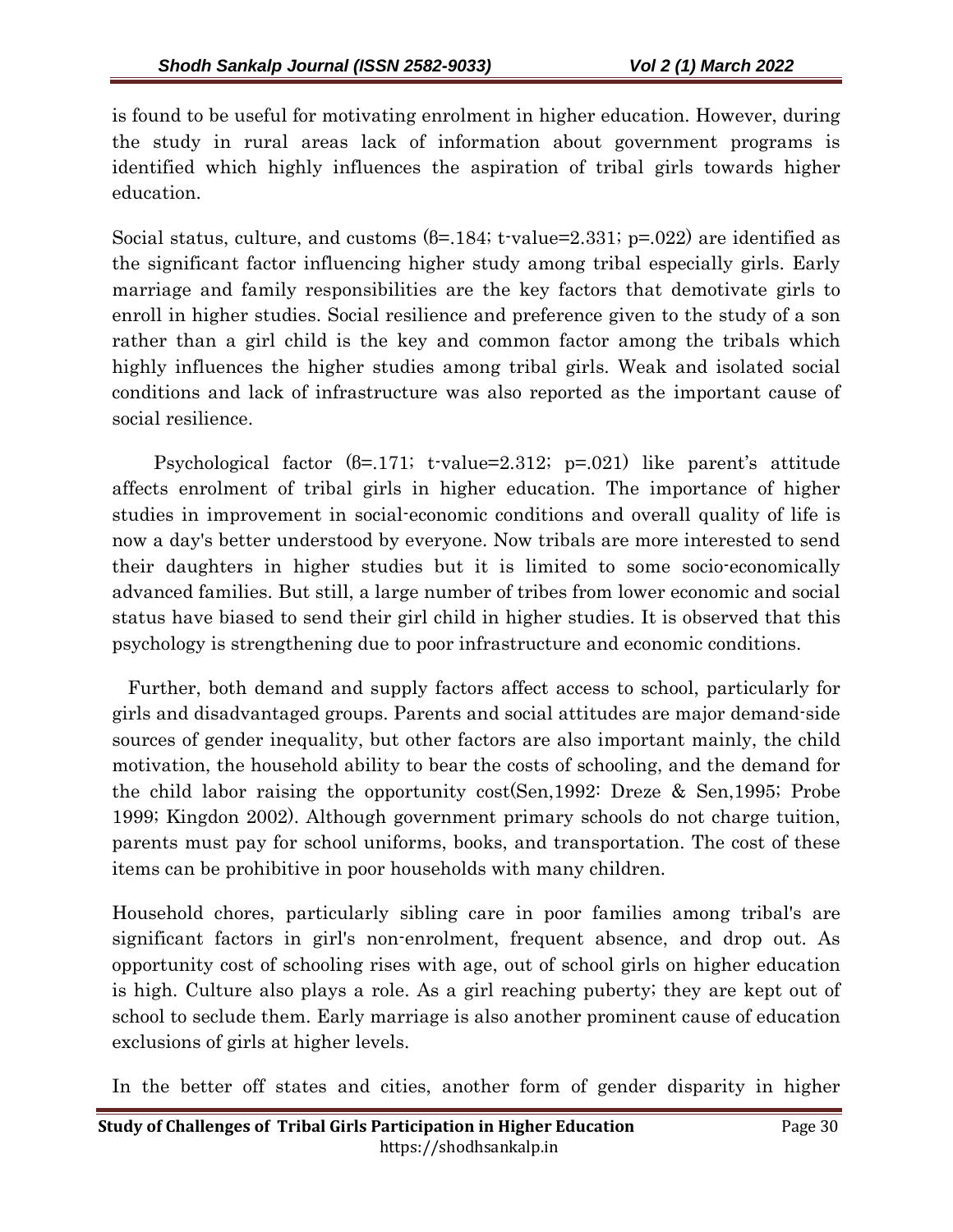education is observed. While boys are sent to private institutions with a good education at higher costs, girls are forced to stay back and complete higher education in state /central institution which charges low fees. The differential treatment of girls in the intra household allocation of resources worsens the gender gap, girl's achievement and future job prospects of tribal.

 Both the overt and subtle discrimination from teachers and students of other communities have also contributed to dropout of ST students from institutions. Teachers have low expectation from them and this affects their motivation and performance.

The key supply constraint for scheduled tribes, often living in dispersed habitation in remote areas is the distance to school. These areas also have difficulties in recruiting teachers, especially teachers who can identify with local tribal in culture, language etc. Girls specially do not feel connected to such teachers and absenteeism and dropouts is regular feature. For girls particularly those ate puberty, distance deters enrollment because of safety concerns.

### Conclusion

Education is one of the key enablers of demographic changes, family welfare and better health and nutrition. The spread of higher education is the key to sustaining the growth of the Indian economy. Independence led to expansion of education system fueled by supply and demand forces. While the on the one hand government was making education accessible to masses and public policy towards equity was leading to expansion of education horizontally, an unquenching thirst for knowledge resulted in abnormal rise in social demand for education. There have been appreciable improvements in education with respect to interregional inequalities, and inequalities by gender caste religion etc. during the post –independence period, but inequalities still persist, dampening the very sprit of mass education.

### Limitation and future scope of the study

However outcome of the study is significant to the promotion of higher studies among tribal girls but it has some limitation. The study is conducted with a very small sample size with limited demographical and geographical area. A broader geographical area with larger sample size may have different outcome. There is a need to expand the area of study and include representation of tribal girls from other states of India as well in order to draw generic conclusions on higher education of tribal girls. The study considers only four variables however more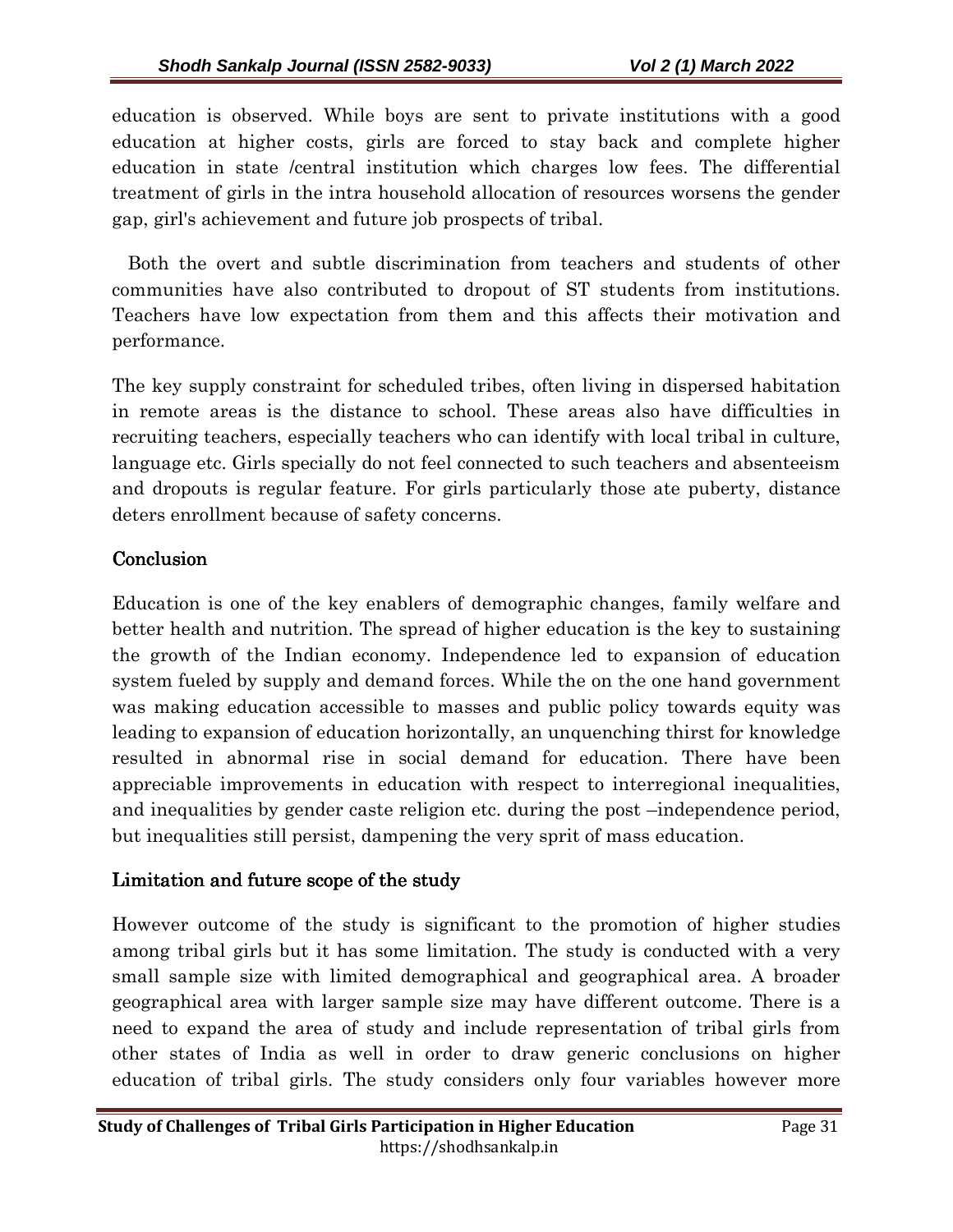variables like cultural, microeconomic conditions, geographical distributions should be included for the better result.

### Managerial Implication

Outcome of the study will help in the promotion higher study among the tribals. It will provide a base for strategies formulation and take innovative initiation for the improvement of the enrolment of tribal girls in higher education. Economical conditions are found to be the key influencer in enrolling tribal girls in higher education. Government assistance, support from the financial institution availability of different job oriented training program for the tribal women may helpful to motivate the girl child towards higher education. Not only is the financial but social awareness another important factor which can highly influence the promotion of higher study among tribal girls.

#### Acknowledgement

The authors are thankful to the anonymous referees of the journal for their handy suggestions to improve the quality of the article.

#### Declaration of Conflict of Interest

The authors declared no potential conflicts of interest with respect to the research, authorship, and/or publication of this article.

### Funding Funding

The author received no financial support for the research, authorship, and/or publication of this article.

### References

Bagozzi, R.P. and Edwards, J.F., (1998). A general approach to construct validation in organizational psychology: application to the measurement of work values. Org. Res.Meth 1 (1), 45–87.

Bagozzi, R.P., Yi, Y., (1988). On the evaluation of structural equation models. J. Acad. Mark. Sci. 16 (1), 74–94.

Bhasin, V. (2007). Status of Tribal Women in India, Department of Anthropology, University of Delhi, Delhi, India.

Bramley D., Hebert P., Tuzzio L., Chassin M. (2005) Disparities in indigenous health: a cross-country comparison between New Zealand and the United States.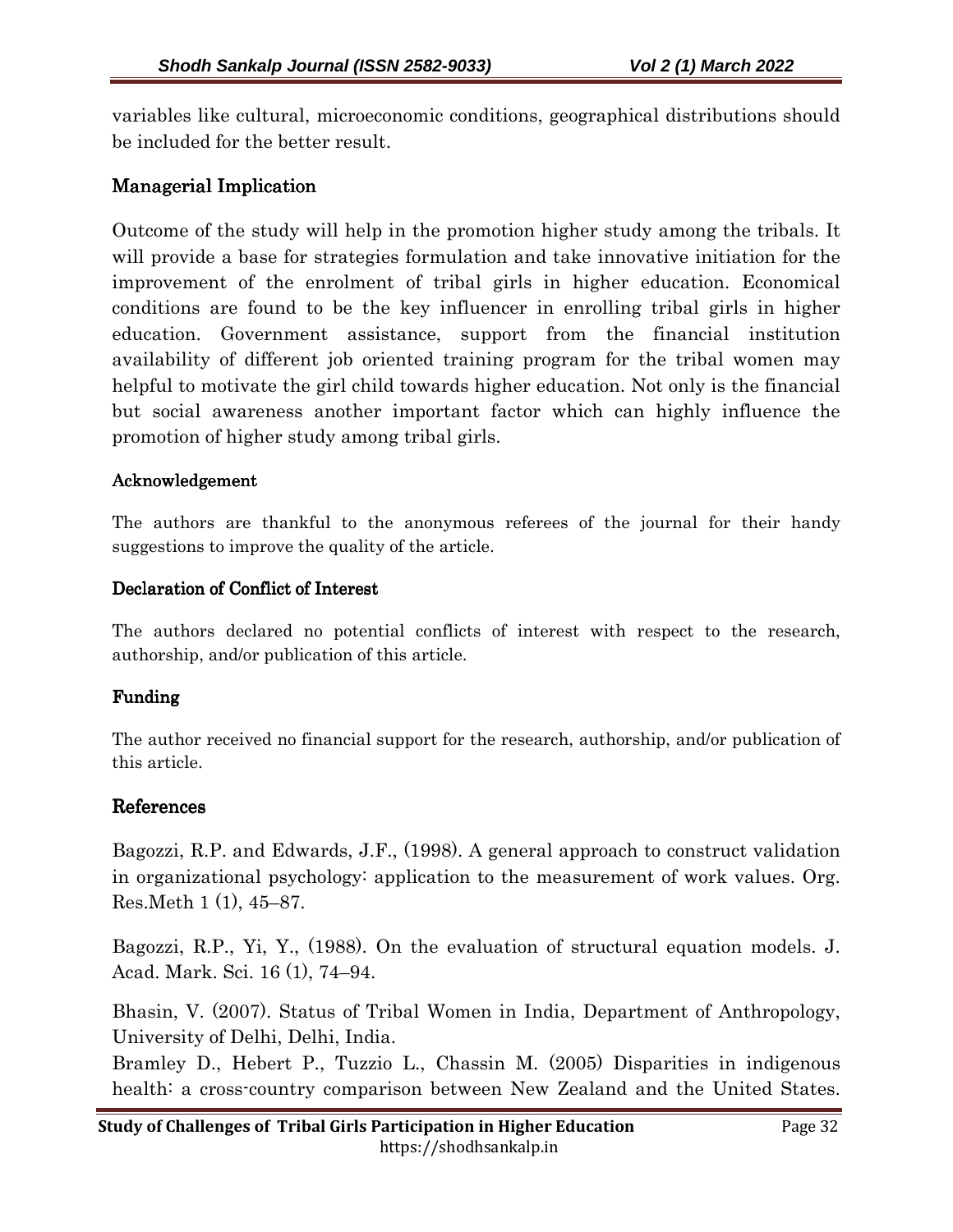Am J Public Health. 2005; 95(5):844–50.

Cadler, R. and Huda, K. (2013). Adolescent Girls and Education: Challenges, and Gaps. Pathways Perspectives on Social Policy in International Development , 13, 1- 7.

Chatterjee, P. (2014). Social and Economic status of tribal women in India- The challenges and the Rod Ahead. International Journal of Interdisciplinary and Multidisciplinary Studies, vol. 2, 55-60.

Chin, W.W., (2001). PLS-graph user's guide. CT Bauer College of Business. University of Houston, USA.

Davison, A.C., Hinkley, D.V. and Young, G.A., (2003). Recent developments in bootstrap methodology. Stat. Sci. 18 (2), 141–157.

Fornell, C., and Larcker, D.F., (1981). Evaluating structural equation models with unobservable variables and measurement error. J. Mark. Res. 18 (1), 39–50.

Grewal, R., Cote, J.A.,and Baumgartner, H., (2004). Multicollinearity and measurement error structural equation models: implications for theory testing. Mark. Sci. 24 (4), 519–529.

Hair Jr., J.F., Anderson, E.R., Tatham, L.R.,and Black, C.W.,( 1998). Multivariate data analysis, 5th ed. Prentice-Hall, London.

Hair, J.F., Ringle, C.M., and Sarstedt, M.,( 2011). PLS-SEM: indeed a silver bullet. J. Mark. Theory Pract. 19 (2), 139–151.

Henseler, J., Ringle, C.M., and Sinkovics, R.R., (2009). The use of partial least squares path modeling in international marketing. Adv. Int. Mark. 20 (1), 277–319.

Horwitz,D.(1985) Ethnic group in Conflict,Berkley, University of California.

Jha, Jyotsna, and Fatimah, Kelleher(2006). Boy's Underachievement in Education: An Exploration in Selected Commonwealth Countries, Commonwealth Secretariat and Commonwealth Foundation, London.

Jha and Jhingran (2002).,"Education of Tribal Children in India and Issue of Medium of Instruction", Government Janashala Programme Delhi.

Joshi, Ira (2009), "Quality Education for all –The New National Agenda" Kurushetra, 57(9), 29-31.

Kngdon,G. (1997). Education of women and socio-economic development in gender and developmentin India,H.S. Raut & P K Panda(eds)(2008) New century Publications New Delhi, 2008.

Lin, C.P.,and Ding, C.G., (2006). Evaluating the group differences in gender during the formation of relationship quality and loyalty in ISP service. J. Organ. End User Comput.18 (1), 38–62.